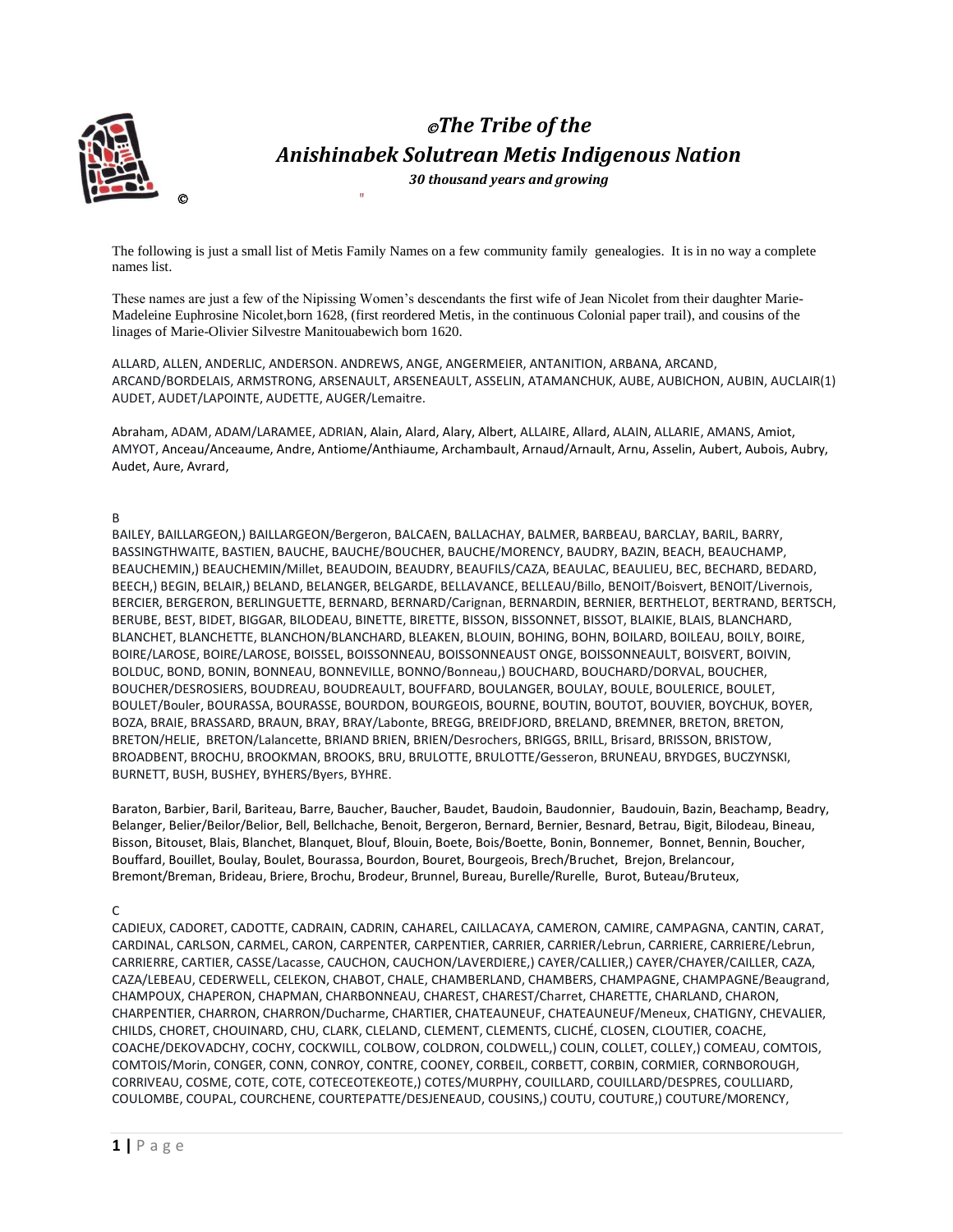COUTURE/BELLERIVE, COWLEY,) COYNE, CREPEAU, CREVIER, CRISPO, CROLEY, CROTEAU, CULDAGER(1), CYR.

Cadieux, Caga, Candelle, Cantin, Caperon, Caphie/CaffierCaron, Carreau, Castillion, Cauchon/Cochon, Caussade, Chabot, Chalifour, Chalut/Chaslut, Chapelain/Chappelain/Chatelain, Chaplier, Charel, Charland, Charlot, Charon, Chasse/Chassey, Chastel, Chatigny, Chatillion, Chaudon, Chauveau, Chauvin, Chebroux, Chebreaux-Letandresse, Cheuillard/Chevillard, Chevadier/Chadaudier, Choret, Chretien, Claude, Cloutier, Cochon, Coiffe, Coiffe/Coeffes, Cointel/Cointeral, Colin, Collard, Constant, Convent, Cornilleau/Counilleau, Corriveau, Cote, Cottu, Couet, Cousin, Cousture, Coutu, Couture, Crampon, Creste, Crete, Crete/Cresie, Crevet, Crevier, Crosnier, Croteau,

# D

DAGENAIS, DAGENAIS/Duchesneau, DALLAIRE, DALZIEL, DAME, DANCOISNE, DAOUST, DARGUE, DARGUE/Doyer, DASSISI/Lemay, DAUNAIS, DAUPHINAIS, DAVIES, DAVIS, DAVY, DAWE, DE LAMER de Normand, DEANE, DEASE, DEBLOIS, DECHAMPLAIN, DEFRESNE DELAGE/Lavigne DELAGE/Lavigueur, DELAUNAY, DELONG, DELORME, DEMERS, DEMERS/Dumay, DEMONTARNAL,) DENAULTDENIAU, DENEAU, DENIS, DENISLAPIERRE, DEPSTICK, DEQUANNE, DERY, DESAUTELSLAPOINTE, DESBIENS, DESCHAMBEAULT, DESCHAMPS, DESCHENEAUX,) DESCHENES, DESCOTES, DESCOTTES, DESGAGNES, DESJARDINS, DESJARDINSROY, DESJARLAIS, DESLAURIERS, DESROSIERS, DESRUISSEAUX, DESTROISMAISONS, DESTROISMAISONS/PICARD, DEVLIN, DHUEZ, DICKIE, DICKSON, DION,) DIONNE, DION/NELYONS, DISDERO, DIXON, DIZY, DODIER, DOLBEC, DORE, DORVAL, DOUVILLE, DOWANIUK, DOYON, DROLET, DROUETDROLET, DROUIN, DRURY, DUBBLESTYNE, DUBOIS, DUBORD, DUBUC, DUCHARME, DUCHESNE, DUFOUR, DUFRESNE, DUGAS, DUHAIME/LEMAITRE, DULAC, DULTON, DUMAIS, DUMAS, DUMAY, DUMONT, DUMOULIN, DUNCAN, DUNHAM, DUPIL, DUPILLE, DUPONT, DUPRAC, DUPUIS, DUQUET, DURAND, DUREAU, DURET, DURKA, DUROCHER, DUSSAULT, DUSSAULT/LAFLEUR, DUSSEAULT/LAFLEUR, DUTIL, DYCK.

Damanee, Daniau, D'Aubieon, Dauphin, DeBaubise, Delage, Delage/Delasse, DeLapalce, DeLa Tache, DeLaunay, DeLaVau, Delavaux, Delbec, DeLigny, deMancelin, Demers, Demers/Dumas, Denis/deRainville, DeRenel, Dery, Desvais , Deshaies, Deshaies/Deshayes, Desnoyer/Desnaguez, DeSpins, Desportes, Despres, De St-Quentin, Destroismaisons, DeThauvenet, Devaux, D'Illiers, Dobigeon, Dodier, Doigt, Doigt/Douet/Doight, Drouin, DuBois, Dubord, Duchesne, Duclos, Dufresne, Dugast, Dumas/Demers/Dumet, Dumesnil, DuMont, Dupen, Dupont, Dupuy/Dupusi, Durand, Dusaut, Dusceau, Dussault,

### E

Esmard, Esmard/Aymard,

F

FALLU, FARMER, FAUCHER, FAUCHER/FOUCHER, FAVEL, FAVERY/DEPOMEAU, FELLINGER, FERGUSON, FERLAND, FERLAND/FELLAN, FERLATTE, FERRON, FERRON/PERRON, FETRE, FETUI, FIDDLER, FIDLER, FILION, FILTEAU, FINNEY, FISHER, FISSIAU/LARAMEE, FLAMAND, FLASCH, FLEURY, FLINT,) FOISY, FONTAINE, FORCADE, FORTIER, FORTIN, FOSTER, FOUILLARD, FOURNIER,) FRADET, FRANCOEUR, FRANKLIN, FRAPPIER, FRASER, FRECHETTE, FREIHEIT, FRELICH, FRENETTE, FRISS, FRODYMA.

Fafard, Fayande, Feillard, Feland, Ferland/Fellan, Ferra, Fezier, Fleurie, Fleury, Fortier, Fouchard, Fournier, Frerot,

### G

GABERGAGNE, GABOURY, GADRAIN, GAETZ, GAGNE, GAGNE/Bellavance, GAGNON, GALLANT, GARANT, GAREAU, GARIEPY, GARNEAU, GARNIER/Grenier, GAUDET, GAUDIN, GAUDREAU, GAUDREAULT, GAULIN, GAUMOND, GAUTHIER, GAUVREAU, GELINAS, GELINAS/Ginat, GELINAS/Lacourse, GENDREAU, GENDRON,) GENIER, GENTHON, GENTHON/Dauphinais, GERARD, GERBEAU, GERBEAU/Bellegarde, GERMAIN, GERVAIS, GEUNETTE, GIACOBBO, GIBBONS, GIBEAULT, GIGNAC, GIGUERE, GILBERT,GILLEN, GINGRAS, GIRARD, GIROUX, GODBOUT, GODDARD, GODE/CODY/COTE, GODIN, GONTHIER/GAUTHIER, GOSSELIN, GOULET, GOULIQUER, GOUPIL,) GOYETTE, GRAHAM, GRANBERG, GRANT, GRAVEL, GRAVES, GREEFEL, GREEN, GREGOIRE, GREGOIRE/Deblois, GRENIER, GRENON, GRIMARD, GRIST, GROMELIN, GRONDIN, GUAY, GUENETTE, GUERARD,GUERTIN, GUILBAULT, GUILBEAU, GUILLEMET, GUILLEMETTE, GUILLOT, GUIMOND, GUINDON.

Gabarret, Gabarret, Gabouri, Gaboury, Gagne, Gagne/Garnier, Gagnon, Gaillard, Gamelin, Garman, Garnier, Gaudet/Gode, Gaudin, Gaulin, Gauve, Geffray, Gendron, Giguere, Giguere/Guiguere, Girard, Girardeau, Giroux, Giroux/Giroust, Gobinet, Godard, Godefry, Godequin, Godin, Goguet, Golle, Gosset, Gotreau/Gautreau, Goudeau, Grandin, Gravel, Grenier, Guay, Guerand, Guerineau, Guery, Guichet, Guilbault, Guillebault/Guillebourg/Guillebout, Guilbault-Guillebert, Guoilebault,Guilllebeuf, Guilleron/Quilleron, Guillet,Guilois, Guimond, Guittet, Guiois, Guimond, Guittot, Guyon, Guyon/Dion,

### H

HACKNEY, HAGEN, HAGUE, HAHERSLEY, HALL, HALLETT, HALSALL, HAMEL, HAMELIN, HAMILTON, HAMPTON, HANASYK, HANDLAND, HANNA, HANSEN, HANSON, HARPE, HARRISON, HARTNETT, HARYUNG, HAUTBOISST/JULIEN, HAZARD, HEARN,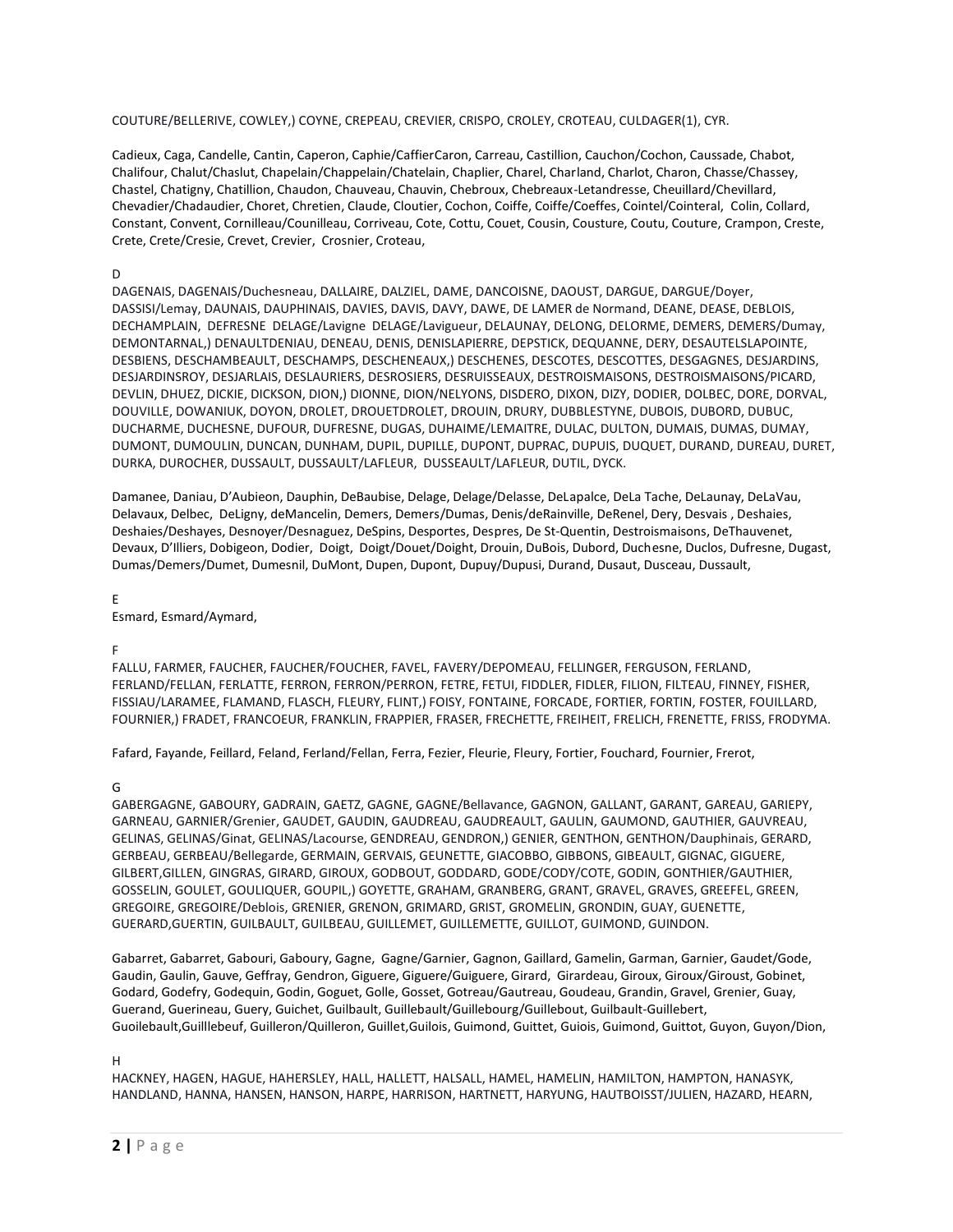HEBERT, HEDMAN, HEFFELFINGER, HEILMAN, HENRI,) HEPP,) HERPE/Harpe, HESKA, HICKEY, HIGGINS, HILDEBRANT, HILL, HILLER, HINSE, HIRD, HOBBIE/BRUNCAN, HOGUE,) HOLLOWINKO, HOLMES, HOLMGREN, HOOPER, HOUDE, HOUDE/Houle, HOULE, HOULE/Houde, HRABIA, HRYNICK, HUARD, HUARD/Desilets, HUDON, HUNT, HUOTST/LAURENT, HUPPE, HURTIBISE.

Hallay, Halle,Hamlin, Han, Hebert,Hertel, Hevard/Evert, Hisoir, Hisoir/Isoir, Honore/Honoray, Houart, Houde,Houle/Houde, Houry, Huard, Hubert, Huet, Hurault, Hyardin,

I

IMBEAULT, Indian/CREE, INGALLS.

## J

JACKSON, JACOB, JACQUES, JAMESON, JANOT/Belhumeur, JANOTTE/Lachapelle, JEAN, JEROME/Mathe, JOACHIM, JOBIN, JOHNSON, JOHNSTON, JOHNSTONE, JOLICOEUR, JOLICOUR, JONES, JOURDAIN, JOURDAIN/JORDAN, JUCHEREAU, JULIEN, JULLION, JUNGHANS.

Jahan, Jahan/Jean, Janot, Janot/Jeannot, Jaret, Jinchereau, Joachim, Joannet, Jobidon, Joly, Joncas, Josef/Josse/Jouseph, Jouary, Jourdain, Journel, Jouy, Juchel, Juneau/Juineau,

## K

KAPPEL, KARAS, KARKABE,) KATES, KAUFHOLT, KEENAN, KEILER, KELLEY, KELLY, KEMNER/Laflamme, KENNEDY, KILBRIDE, KIMFAYLE, KIMOLA, KING,) KINGSLAND, KIPP, KOCH, KOLODJI, KOLSLOSKI, KORBY, KOWERCHUK,) KRAMER, KRAMPS, KRENBRINK, KREWAY, KRUG, KRUGER,) KRYNIK, KURTENBACK,

### King/Roy

L

LABBE, LABBY, LABBY/Labbe, LABELLE, LABONTE, LABRANCHE, LABRECQUE, LABRIE,) LACASSE, LACERTE, LACHANCE, LACLARE/Leclair, LACOMBE/BALAN, LACOURSE, LACROIX, LAFERTE, LAFLAMME, LAFLEUR, LAFOND, LAFRANCE, LAGARDE, LAGIMODIERE, LAGOU/Lagon, LAITRES, LAJEUNESSE, LAJOIE, LAKE, LALANCETTE, LALANCETTE/Breton, LALIBERTE, LALONDE, LAMBERT, LAMBERT/Champagne, LAMONTAGNE, LAMOTHE, LAMOUREUX, LAMY(2), LANDREVILLE, LANDRY, LANGAN, LANGEVIN, LANGLOIS, LAPENSEE, LAPERCHEST/JEAN, LAPERIER, LAPIERRE, LAPIERRE/Denis, LAPLANTE, LAPOINTE, LAPOINTE/Audet, LARAMAY, LARAMEE, LARAMEY, LARENCE, LARIVIERE, LARIVIERE/Tartre, LAROCHE, LAROCHELLE, LAROCHELLE/Gautron, LAROCQUE, LAROCQUE/Brune,) LAROCQUE/Celerier, LAROCQUE/Lafontaine, LARONDE, LAROQUE, LAROSE, LAROSE/Belleau, LARSON, LATULIPE, LAUCK, LAUDENDEAU, LAURENT, LAURIER, LAUZON, LAVALLEE, LAVENTURE, LAVERDIERE, LAVERDIERE/Gauchon, LAVERDURE, LAVERTU, LAVIGNE, LAVIGNE/Tessier, LAVOIE, LE MARIE, LEAHY, LEBERT, LEBLANC, LEBLEU, LEBLUE, LECLAIR, LECLAIR/Leclerc, LECLERC, LECLERC/FRANCOEUR, LECLERC/LECLAIR, LECOURS, LECUYER, LEDUC, LEFEBVRE, LEFRANCOIS, LEGARDEUR, LEGARDEURDE/REPENTIGNY, LEGER,) LEGERPARISIEN, LEGRAND, LEGROS, LEHOUILLIER, LEHOUX, LEJEUNE, LELIEVRE, LEMAISTRE/DUHAIME, LEMAITRE/AUGER, LEMAY, LEMAY/MONTAGNAISE, LEMELIN, LEMIEUX, LEMIRE, LEMONDE, LENEUF, LENEUF de la VALLIERE, LEPAGE, LEPINE, LEROUX,) LESAGE(6) LESIEUR/DESAULNIERS, LESSARD, LESSIEUR, LETENDRE, LETENDRE/BATOCHE, LETOURNEAU,LEVASSEUR, LEVESQUE, L'HEUREUX, L'HEUREUX/Lereault, LIEBAERT, LINDQUIST, LINKLATER, LITTLE, LIZOTTE, LOIGNON, LONGCHAMPS, LORD, LOREN/MOORE, LORENZ, LORTIE, LOUBIER, LOWE, LOWMAN, LUCHKA, LUCYSHYN,) LUSSIER, LYNCH, LYSYCIA,.

LaCasse, Lafournage, Lagueripiere, Lambert, Larney/Lameri, Landry, Langlois, L'Anguille, LaPorte, Laporte, LaVallee, LeBlanc, Lebrun, LeBrun, Lechat, LeChat, LeClerc, Leclerc, LeFebvre, LeFlot, LeGrand, LeHoux, LeJueune, LeLievre, LeMaire, LeMatire, LeMarche, LeMeilleur, LeMercier, LeMersle, Lemesle/Lemerle, Lemoine/LeMarie/Lemoyne, Lenoir/Noel, LePortier, LePreuvier, LeRouge, LeRoux, Lesiege, Lespine, LeTardif, LeTerrier, LeTourneau, Levert, Levreux, L'Homme, Liger, Lis, Loignon, Loignon/Aloignon, Loisle, Loiselle, Longchamp, Longval, Loppe, Lorgeleux, Loriot, Loyseau,

# M

MAC DONALD, MAC KRAE, MACLAREN, MACPHERSON, MACRAE, MAGNAN, MAGNE, MAHEU, MAILLET, MAILLOUX, MALTAIS, MANAIGRE, MANSEAU, MARCEAU, MARCHAND, MARCHINA, MARCOTTE, MARCOUX, MARETLEPINE, MARIER, MARION, MAROTTE, MARQUIS, MARQUIS/CANAC,) MARSAN/Lapierre, MARSOLLIER, MARTEL, MARTIN, MARTINEAU, MARTINE/AUSTONGE, MARTINE/AUSTONGE, MASSE, MASSE/MOSSE, MASSON, MATHIEU, MATKIN, MATTE, MATTHEWS, MCBRAIDY, MCCAFFREY, MCCAMON,) MCCONNELL, MCGILLIS, MCGRATH, MCGUIRE, MCINNERNEW, MCINTYRE, MCIVER, MCKAY, MCKILLOP, MCLAUGHLAN, MCLEAN,) MCLEOD, MCMILLAN, MCNABB, MCNAMARA, MCNEIL/MCABE, MEARAS, MENARD, MENZIES, MERCIER, MEREDITH, MERLIN, MESSIER, METHOT, MEYERS, MICHAUD, MICHEL, MIDDLEMISS,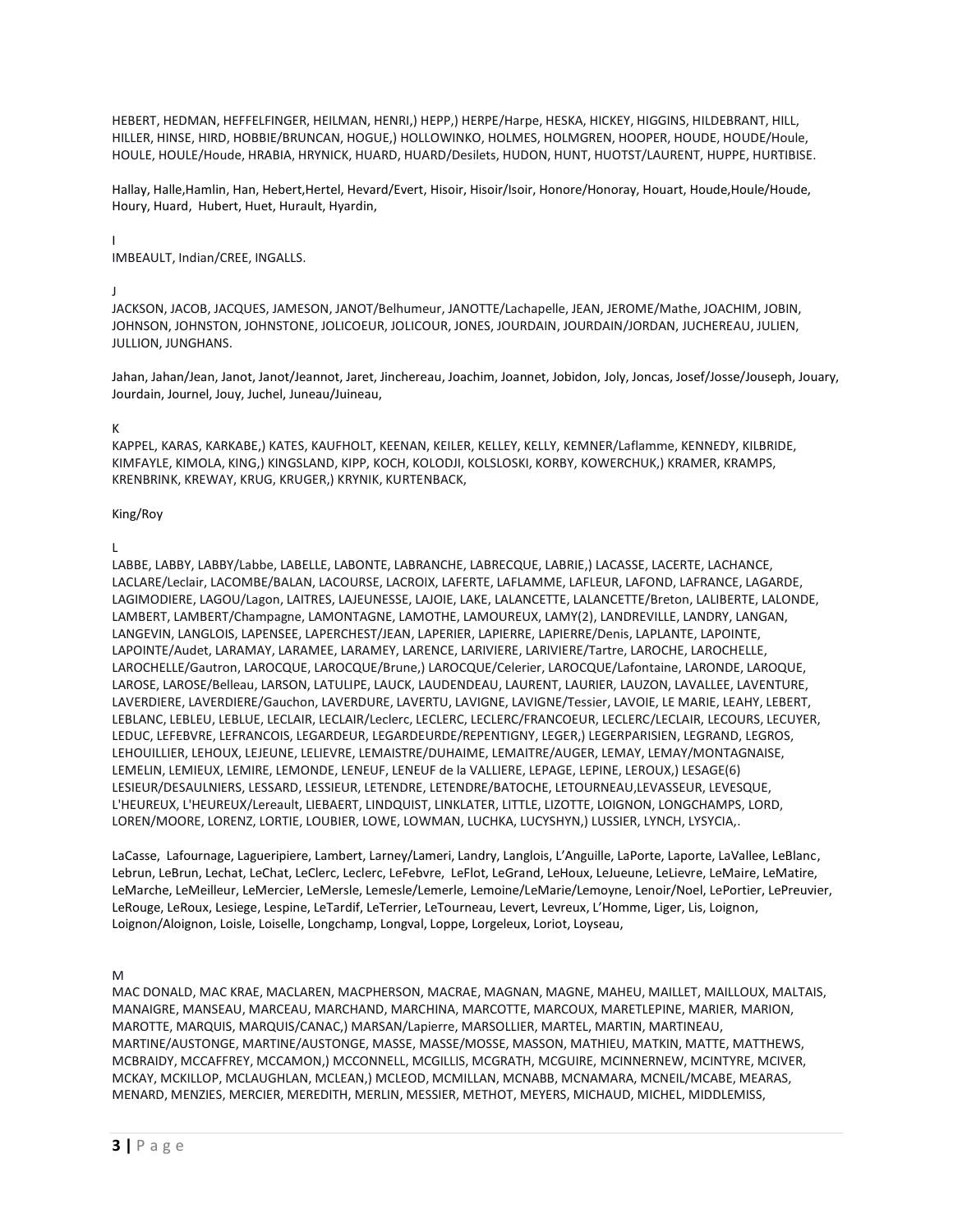MIERAU/MIRAULT, MIGNEAU/LABRIE,) MIGNOT/MIGNAULT/LABRIE, MILLOUER/MILLOIR, MINIER, MIRAULT, MISHAK, MITCHEL, MOLTER, MOLZAN, MONTOUR,) MOORE, MOQUIN, MORE, MOREAU, MORELAND, Morency, MORENCY/BAUCHE, MORGAN, MORIN, MORIN/Comtois, MORING, MORISETTE,) MORISSET, MORISSETTE, MORNEAU, MORROW, MORTON, MOTHERWELL, MULLER, MULLOIS(1) MURPHY, MUSSO,

Marcard/Macan, Macre, Magnan, Magnie, Magnier, Major, Malet, Mallet, Maranda, Marande, Marande/Maraude, Marchand, Marcoux, Marges, Marguerie, Marille, Marion, Martin, Martine/Martine, Masse, Mauger, Mauger/Maugis, Maugras, Maulgras, Mavil/Mabile, Mechin, Meilleur, Menard, Meneux, Mennessy, Mercier, Metayer, Meunier, Michard, Michel, Millet, Milloir, Miloy, Miloy/Milloir/LeRoy, Miville, Monandel, Morin, Morisseau, Morisset, Morisset/Mauricet, Moulinet,

N

NA, NADEAU, NADEAU/LaCorde, NADON, NAISMITH, NASH, NAULT, NAVARRE, NEIL, NEILSEN, NEIZLER, NELSON, NICOLET, NICOLS, NICOLSON, NIELSEN, NIPISSING WOMAN, NOEL, NOLAN, NOLET, NOLIN, NORDIN, NORMAND,

Nadeau, Nicolet, Nicolett, Nicule, Nolin, Nyeulle,

 $\Omega$ 

O'BRIEN, O'HARE, OLIVER, OLSHONOSKI, OLSON, OMILON, O'NEIL, O'NEILL, OSBORN, OTIS, OUELLETTE,.

Olivier, Oudinot/Audinet, Ouvarad,

P

PABA, PAGE, PAGEQUERCY, PAGEAU, PAGEAU/PAGEOT, PAILLE/PAILLARD, PAINCHAUD, PALESTINE, PAQUET, PAQUETTE, PAQUIN, PARADIS, PARAMCHUK, PARE, PAREPERRY, PARENT, PARENTEAU, PARK, PARKINSON, PATENAUDE, PATOINE, PATRY, PAUL, PAULHUS, PAVLOFF, PAYANT, PAYER, PAYNE, PEDEMAY, PEDNEAULT, PELCHAT, PELLETIER, PELTIER, PENNER, PENNY, PEPIN, PEPIN/LACHANCE, PEPPER, PERCHER, PERREAULT, PERREAULT/Morin, PERRIN, PERRON, PERRY, PETERSEN, PETIT/Thomas, PHILLIPS, PIATOCHA, PICARD, PICHARD, PICHET, PICHET/PAQUI, PICHET/PICHETTE, PICHETTE, PICKARD, PICOTTE, PIDSKALNY, PILLAT, PILON, PINCOMBE, PINET de ST GEORGE, PINSON, PINSONNEAU, PIORDE, PIQUETTEPIQUET, PIROT, PLAMONDON, PLANTE, PLOUFFE, POIRIER, POITRAS, POLIQUIN, POLLACK, POLLARD, POMERLEAU, PONTBRIAND/SANSREGRET,) POPPEN, PORTELANCE, PORTER, POTIN, POTTER, POTTS, POULIN,POULIOT, POULIS, POULLIOT, PRAFKE,) PRATTE,) PRENEVOST, PRENTICE, PRIMEAU, PRINCE, PROULX, PROVENCAL, PROVENCHER(1) PROVOST, PRUDEN, PRUNEAU, PUCKEY, PULKRABEK,

Page, Pageau/Pagot/Pajot, Paigne, Paise, Pajot, Paquet, Paradis, Pare, Patou, Payet, Pelletier, Pepin, Perrault, Petit, Petitclerc, Phillippe, Picard, Pilliat/Plat, Piloy, Pinneault, Pinel, Plante, Plouf, Ploufe, Plouffe, Poete, Poitevin, Poitron, Pouize, Poulet, Poulet/Paulet, Poulin, Pouliot/Pouillot, Poulliot, Prieur, Prunier,

 $\Omega$ 

QUIRION,

R

RACETTE, RACINE, RACINE/NOYER, RAHM, RALSTON, RANCOURT, RANDELL, RASSMASEN, RATE, RATHWELL, RATTE, RAUTLUCK, RAY, RAYMOND, RAYMOND/TOULOUSE, READ, REBER, REDL, REED, REGNIER, REIMER, REINDL, REISIG, REMILLARD, REMPEL, RENAUD, RENAUDET, RENAULT, REWERTS, REYNO, RHEAUME, RICHARD, RICHAUME, RIDDLES, RINGUETTE, RINQUETTE, RIVARD, RIVET/Rivest, ROBARGER/OBERGE, ROBERGE, ROBERT, ROBERTS, ROBERTSON, ROBILLARD, ROBINEAU, ROBINSON, ROCHELEAU, ROCHELEAUX, ROCHON, ROCHON/ROCHERON, RODGERS, RODRIGUE, ROGERS, ROMANOW, RORKE, ROSKAWICH, ROSS, ROTOR, ROULEAU, ROULIER/LEMARCHE, ROUSSEAU, ROUSSIN, ROUTHIER, ROWLETTE, ROWLEY, ROXNICKI, ROY, ROYAUDI, ROYAUDY, ROY/KING, ROYER, ROZELL, ROZNICKI, RUDOLIVETCH, RUEL, RUSSELL,.

Rabouin, Racine, Ragot/Rageot, Ratel, Riene/Roy, Renard, Richard, Richaume, Riton, Rivard/Nivard/Niverd, Robin, Rocheron, Rochon/Roulant, Rotiet, Roman, Rosee/Rouzee, Rotreau, Rouleau, Roullet, Rousseau, Roussel, Roussin, Roy, Royer, Ruel, S

SACKETT, SALAMANDYK, SALES, SAMSON, SANDERS, SANDERSON, SANSREGRET/PAUL, SAUDERSTROM, SAULTEAUX, SAUNDERS, SAUVE, SAVARD,) SAVOIE, SAWATZKY, SAYESE, SCHELL, SCHMIDEK, SCHMIDTSMITH, SCHNUBB, SCHOBERG, SCHON, SCHULTZ, SCHUMACHER, SCORETZ, SCOTT, SEVIGNY, SHARP, SHIELDS, SHOULDICE, SHUMLICK,) SICARD, SICARD/CARUFEL, SIMARD, SIMON/LAPOINTE, SIMONEAU, SINCENNES, SINCENNES/PETITOT, SINCLAIR, SIROIS, SITOLEU, SKAKUN, SKORETZ, SLAMP, SLOAN, SMITH, SOMERVILLE, SPARFEL, SPARK, SPENCE, SPINARD, ST AMANT, ST ARNAUD, ST ARNAULT, ST CYR, ST